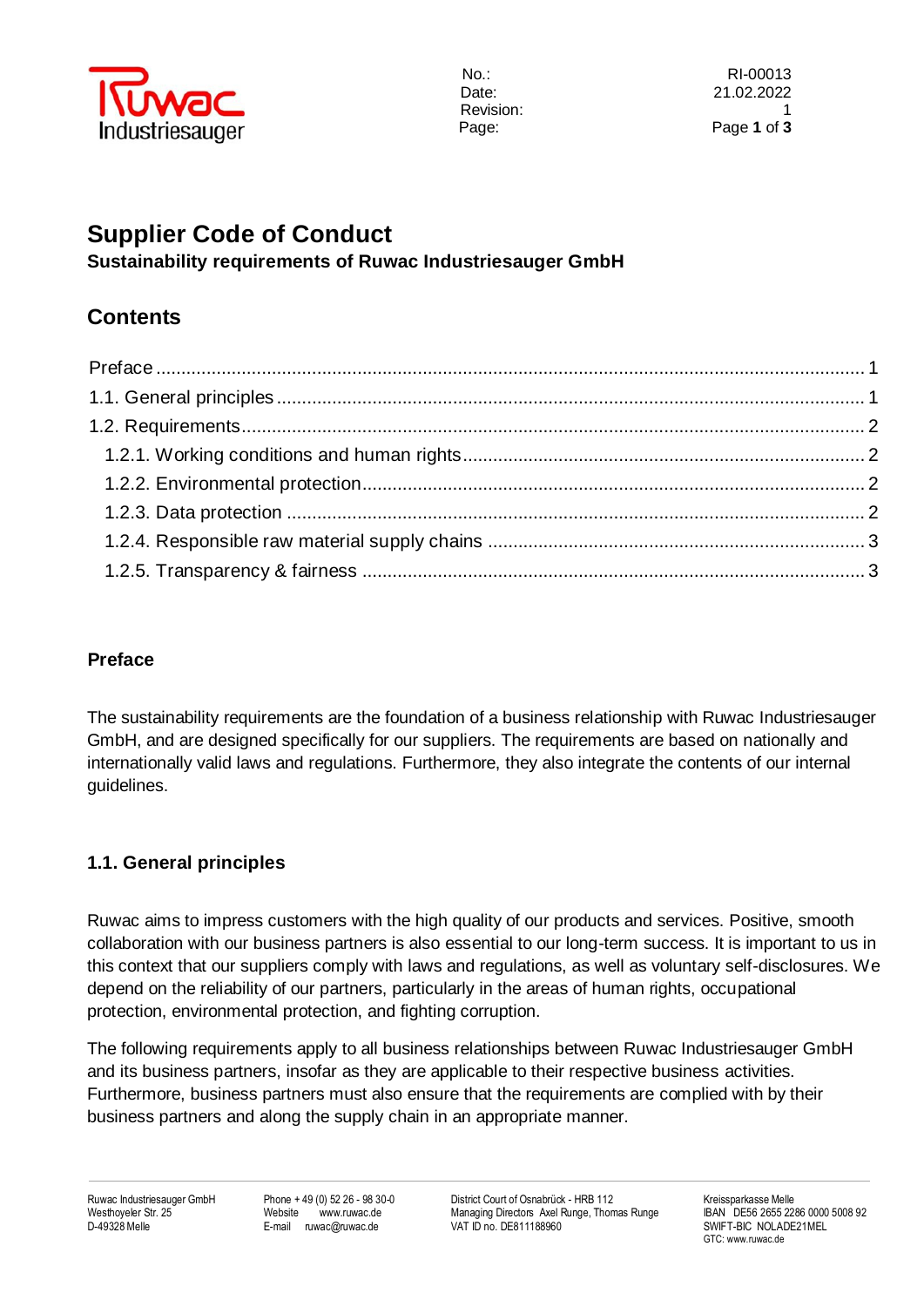

#### <span id="page-1-0"></span>**1.2. Requirements**

#### <span id="page-1-1"></span>1.2.1. Working conditions and human rights

For Ruwac Industriesauger GmbH, compliance with general human rights is the foundation of all of our business relationships. Our business partners commit to comply with human rights in their relationships with their own employees and with others. Any use of modern slavery, human trafficking, child labor, or other forced labor must be opposed. Furthermore, we expect that all forms of discrimination and harassment will be prohibited.

Compensation for work performed must fulfill at least the statutory regulations. Likewise, maximum working hours under the respective applicable national legislation must be complied with. In addition, valid occupational and fire protection regulations must be observed.

The basic right of all employees to form and join unions and representative employee bodies is recognized. Whenever this right is restricted by local laws, alternative, legally conforming options for employee representation must be promoted.

#### <span id="page-1-2"></span>1.2.2. Environmental protection

Ruwac Industriesauger GmbH is responsible for the environmental impact of its products and services, as well as for the consumption of natural resources. In addition to the durability of our products, economic aspects must also be taken into consideration. We expect that our business partners avoid wasting natural resources such as water, and reduce avoidable environmental impacts such as emissions to a minimum. All relevant environmental laws and regulations must be fulfilled by our business partners, no matter where they are active. This includes correct and safe handling of chemicals and hazardous materials, as well as their proper storage and disposal.

#### <span id="page-1-3"></span>1.2.3. Data protection

Ruwac Industriesauger GmbH expects that our business partners will protect the data of their customers and employees according to the General Data Protection Regulation (GDPR) and respect their rights. We also expect that employee privacy will be ensured.